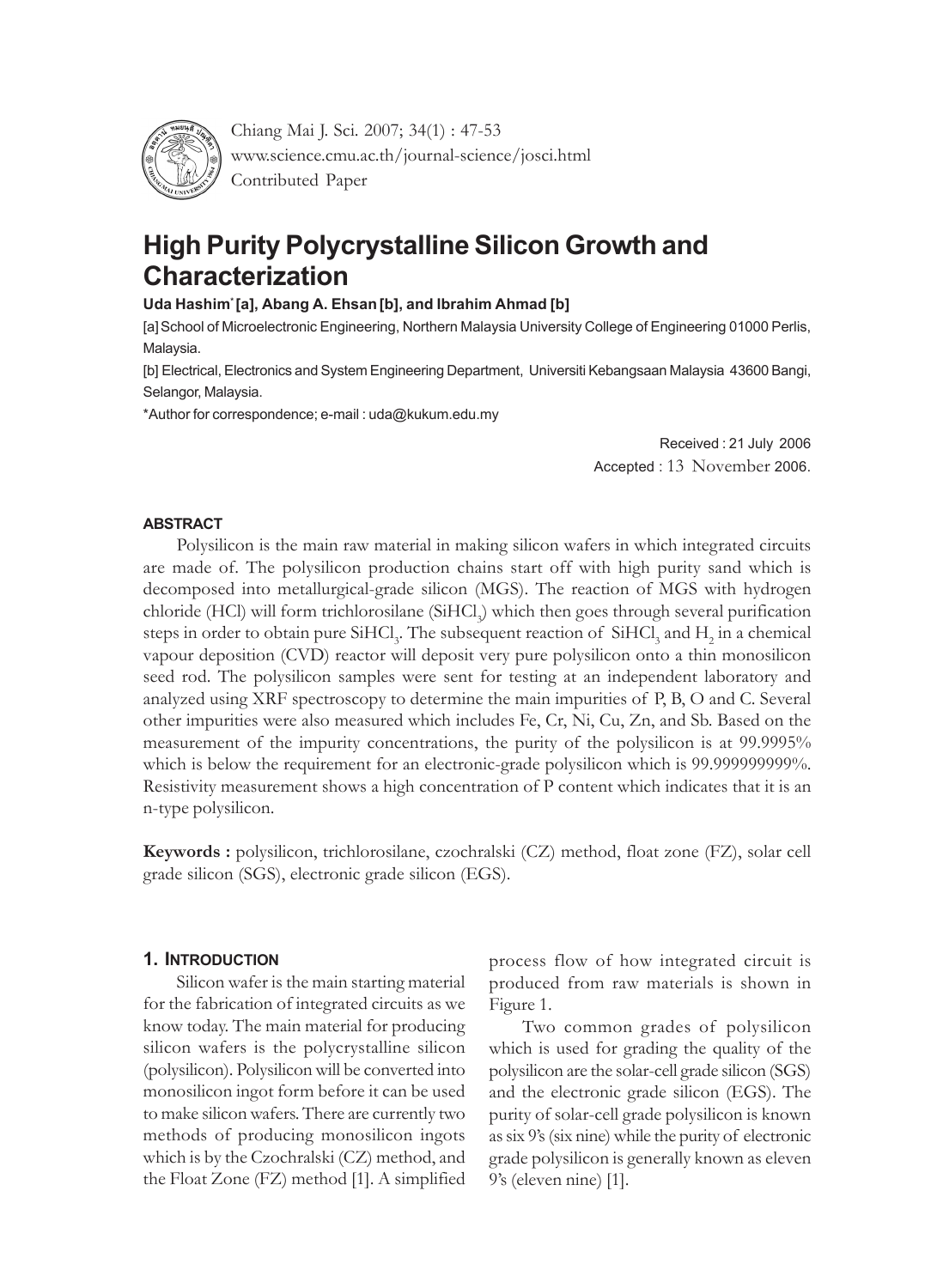

Figure 1. From sand to IC fabrication process flow.

Polysilicon production is a highly specialized industry and essentially its only application is in producing silicon wafers for semiconductors and solar cells. Technologies for producing polysilicon ingot are based on the feedstock technology. The four main feedstocks are as follows. A detail discussion of the processes can be found in reference [2].

- Silicon tetrachloride (Siemens process)
- Trichlorosilane (Siemens process)
- Dichlorosilane (Siemens process)
- Silane (ASiMI process)

Around 80% of the world polysilicon production uses the Siemens process which utilizes trichlorosilane [3]. The main starting material which is the metallurgical grade silicon (MGS) is obtained from Elkem in Norway where the purity of the MGS is about 98%.

Before the polysilicons are characterized and tested, they will be converted to single crystal silicon ingot then analyzed by spectrophotometric methods to determine the trace impurities in them. Trace impurities in the polysilicon normally are acceptor (usually boron or aluminum, or both), donor (usually phosphorus or arsenic, or both), and carbon impurities [4].

#### **2. POLYSILICON PRODUCTION OVERVIEW**

The production of polysilicon requires several distillation process steps and more than

98% of electronic grade polysilicon is produced by the trichlorosilane  $(SiHCl<sub>3</sub>)$ distillation method [2,5]. A summary of the processes involve is shown as follows.

2.1 **Sand to Metallurgical-grade Silicon**: High quality sand  $(SiO<sub>2</sub>)$  is decomposed into metallurgical-grade silicon and carbon monoxide, according to the carbothermic reaction [6,7]:

$$
\text{SiO}_2 \text{ (s)} + 2\text{C} \text{ (s)} \rightarrow \text{Si} \text{ (s)} + 2\text{CO} \text{ (g)}
$$

*(2.2)* **MGS to trichlorosilane***:* In order to reach a purity level suitable for semiconductor device applications, crude MGS will go through a purification step which involves the reaction of MGS with hydrogen chloride, HCl to form SiHCl<sub>3</sub>. The following shows the main reaction of MGS with HCl to form  $\text{SiHCl}_3$  [8].

 $Si (s) + 3HCl (g) \rightarrow SiHCl_3 (g) + H_2 (g)$ 

*2.3* **Distillation of trichlorosilane***:* Liquefied trichlorosilane at room temperature is then purified by distillation process until the resulting impurity levels are at a few ppb. The impurities which remain in the purified SiHCl<sub>3</sub> are  $\text{SiH}_{2}\text{Cl}_{2}$ ,  $\text{SiCl}_{4}$ , C, Fe, Ca, and Al [9].

*2.4* **Electronic-grade polysilicon***:* Once the purified  $\text{SiHCl}_3$  is obtained, it is then used to deposit very pure polysilicon onto a thin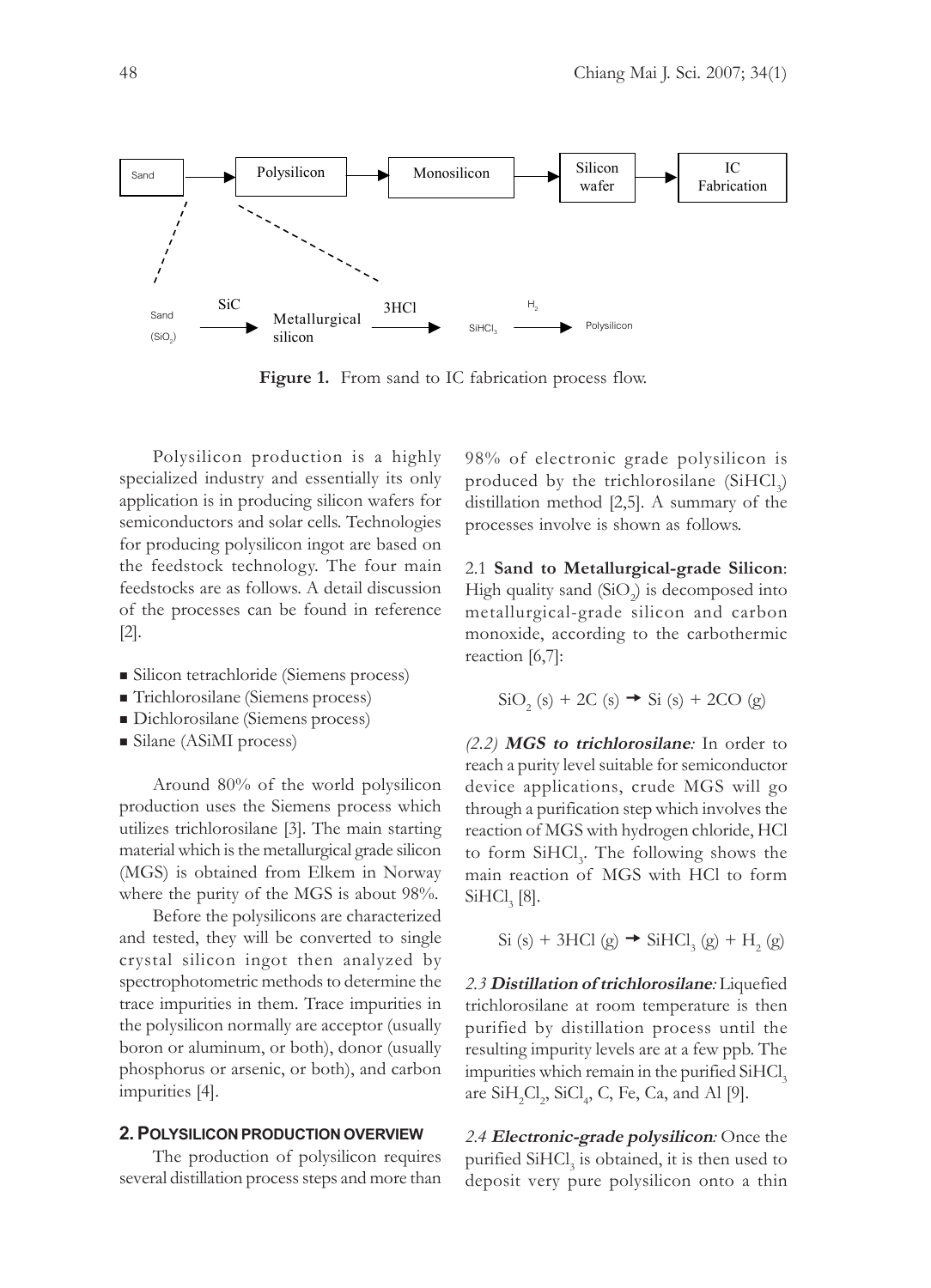monosilicon seed that serves as a starting material in a chemical vapour deposition (CVD) reactor. The main reaction for the production of polysilicon is shown below.

$$
SiHCl3(g) + H2(g) \rightarrow Si(s) + 3HCl(g)
$$

# **3. POLYSILICON GROWTH IN CHEMICAL VAPOUR DEPOSITION SYSTEM**

The polysilicon production scheme use in the actual polysilicon plant is illustrated in Figure 2. The plant produced its own HCl on-site using hydrogen,  $H_2$  and chlorine,  $Cl_2$ . Hydrogen gas,  $H_2$  is obtained via electrolysis of water and goes through a purification process normally by using palladium [10], platinum [11] or chrome nickel [12] filters. Figure 3 illustrates the overall process of producing pure hydrogen and finally HCl for polysilicon production. However,  $Cl<sub>2</sub>$  and MGS which are the starting raw materials are not produced on-site. HCl together with MGS are then processed in the TCS (trichlorosilane) plant to produce  $SiHCl<sub>3</sub>$  and  $SiCl<sub>4</sub>$ .

Liquid  $\text{SiHCl}_3$  which vaporizes at temperatures between 30°C to 32°C [8] is sent to a vaporizer where it will form  $\mathrm{SiHCl}_{3}$  gas by boiling liquid SiHCl<sub>3</sub> at temperature above

30°C. Both  $\text{SiHCl}_3$  and  $\text{H}_2$  gases are then directed into a chemical vapour deposition (CVD) reactor where the main reaction takes place. High current, up to 2 kA will flow between the cathode and anode of the silicon seed where the seed's temperature is allowed to reach between 1050°C and 1150°C. A pyrometer is used to measure the temperature of the polysilicon rod during deposition.

During the deposition process, byproducts are continuously pumped out and condensed into liquid form. Material such as SiCl<sub>4</sub> is used for producing quartz whereas H2 , HCl and other silane compounds will be refined and re-used in the plant.  $SiCl<sub>4</sub>$  is also widely used in the fabrication of fiber optics cable.

Figure 4 shows photo of the polysilicon rods in the CVD reactor which has been taken during the deposition process. Figure 5 shows the cross section of a CVD reactor showing the starting monosilicon seed. Polysilicon will deposit on the silicon seed and the duration of the process will depend on the required diameter of the rod. Similarly, in Figure 6 the cross section of the CVD reactor after the deposition process is shown here.



**Figure 2.** Polysilicon production scheme used in the plant.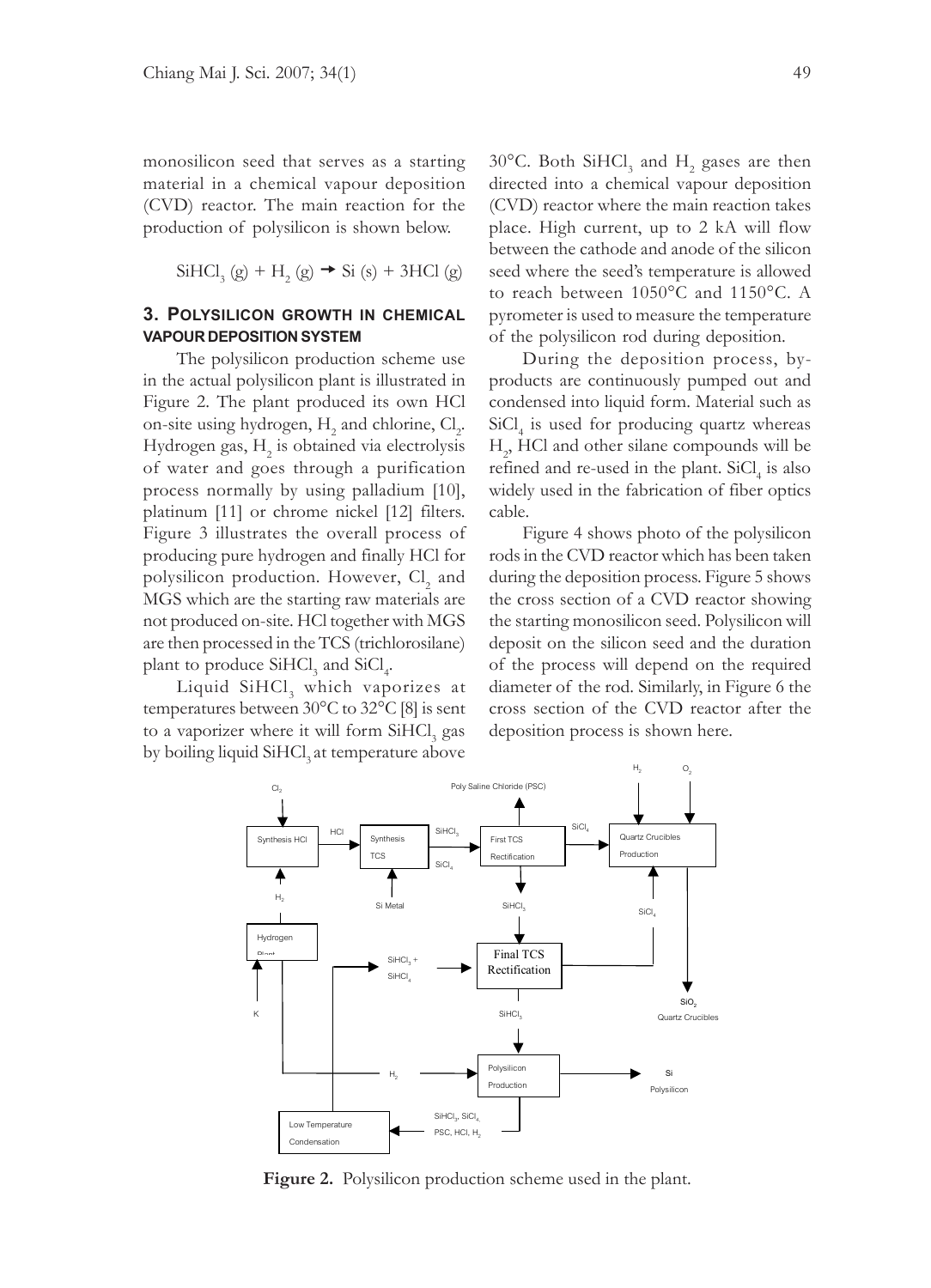



**Figure 4.** Photo of an actual polysilicon growth in the CVD reactor.

Deposited

Monoriticon reed





polyrilicon  $\overline{+}$  $SHCI<sub>3</sub> + H<sub>2</sub>$ By-product

**Figure 5.** Cross section of the polysilicon CVD reactor before deposition.

Before the samples are taken out from the reactor, the CVD chamber will be cooled down. Figure 7 shows the polysilicon CVD reactors and while in Figure 8 shows polysilicon rods inside the opened chamber after

**Figure 6.** Cross section of the polysilicon CVD reactor after deposition.

deposition. Once the samples are removed from the chamber, they are cleaned using a mixture of hydrofluoric (HF) and nitric  $(HNO<sub>3</sub>)$  acids.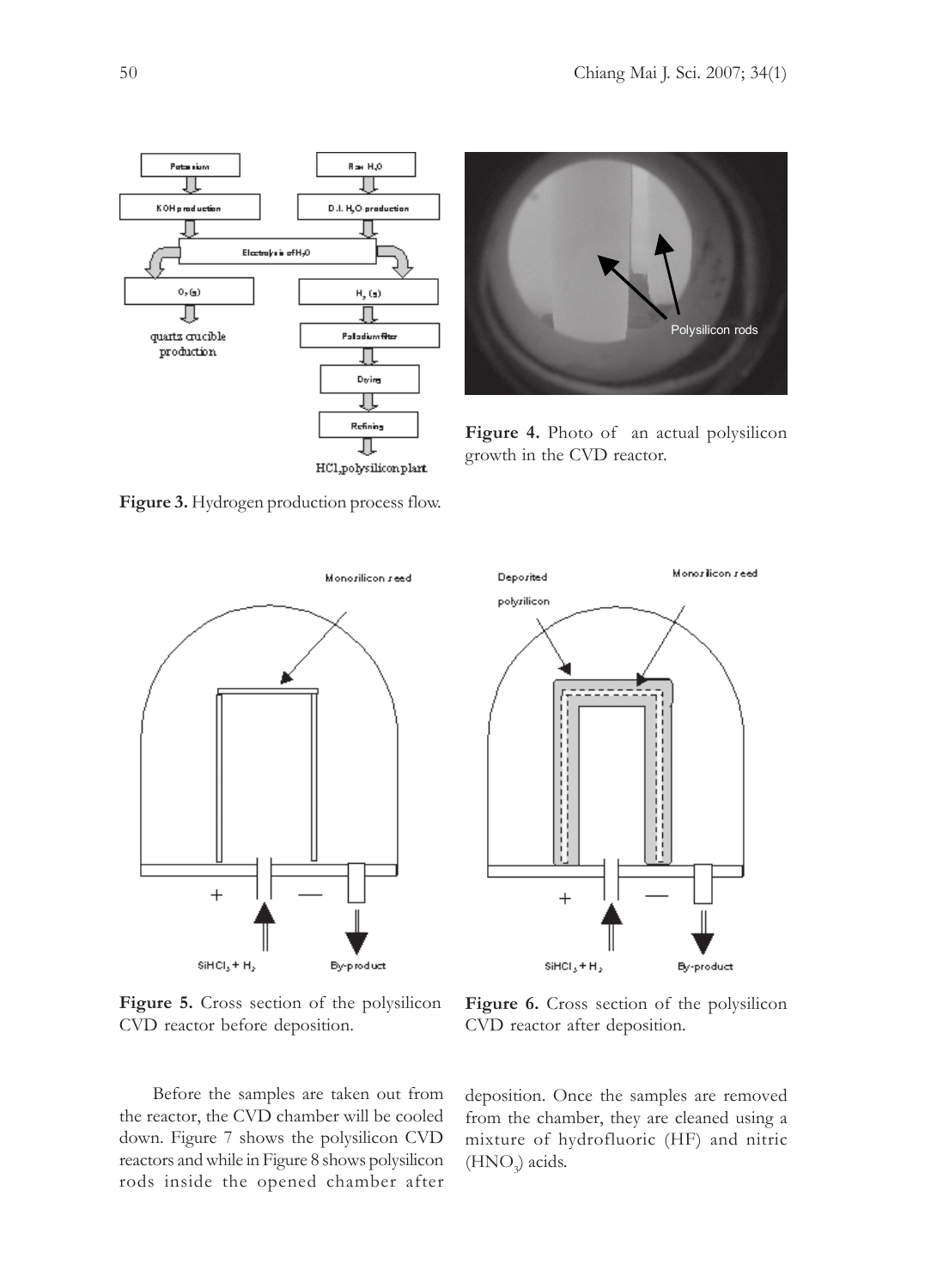



**Figure 7.** Polysilicon CVD reactors. **Figure 8.** Polysilicon rods before unloading.

## **4. POLYSILICON CHARACTERIZATION**

The evaluation of polysilicon is carried out using method as recommended by American Society for Testing and Materials (ASTM). Prior to characterization, the polysilicon are converted to monosilicon and finally analyzed using spectrophotometric technique to determine the trace impurities in them.

The ASTM F1723-96 (formerly known as F574) standard recommends the

procedures for sampling polysilicon rods and growing monosilicon from the polysilicon samples by the Float-zone (FZ) method. The three main impurities tested as recommended are the donor, acceptor and carbon impurities. Additional test will be done for oxygen content, resistivity and carrier lifetime [13]. Table 1. shows the main impurities and standards used for analyzing them [13].

| Parameter                                       | <b>ASTM Test Method</b> |                                                                                                          |
|-------------------------------------------------|-------------------------|----------------------------------------------------------------------------------------------------------|
| <b>III-V</b><br>impurities<br>(donor, acceptor) | F <sub>1630</sub>       | Standard test method for low temperature FTIR<br>analysis of single crystal silicon for III-V impurities |
|                                                 | F1389                   | Standard test method for photoluminescence analysis of<br>single crystal silicon for III-V impurities    |
| Carbon                                          | F <sub>1</sub> 391      | Standard test method for substitutional carbon content of<br>silicon by infrared absorption              |
| Oxygen                                          | F <sub>1188</sub>       | Standard test method for interstitial atomic oxygen content<br>of silicon by infrared absorption         |

**Table 1. ASTM Test Methods for polysilicon.**

The useful range of impurity concentration covered by this practice is 0.002 to 100 parts/billion atomic (ppb) for acceptor and donor impurities, and 0.05 to 5 parts/million atomic (ppm) for carbon impurity. The useful impurity range for oxygen is 0.01 ppm whereas

the recommended value for resistivity is about 80,000 ohm-cm. In addition to the P, B and carbon impurities, several other impurities were also measured which includes iron (Fe), chromium (Cr), nickel (Ni), copper (Cu), zinc (Zn), and antimony (Sb). The polysilicon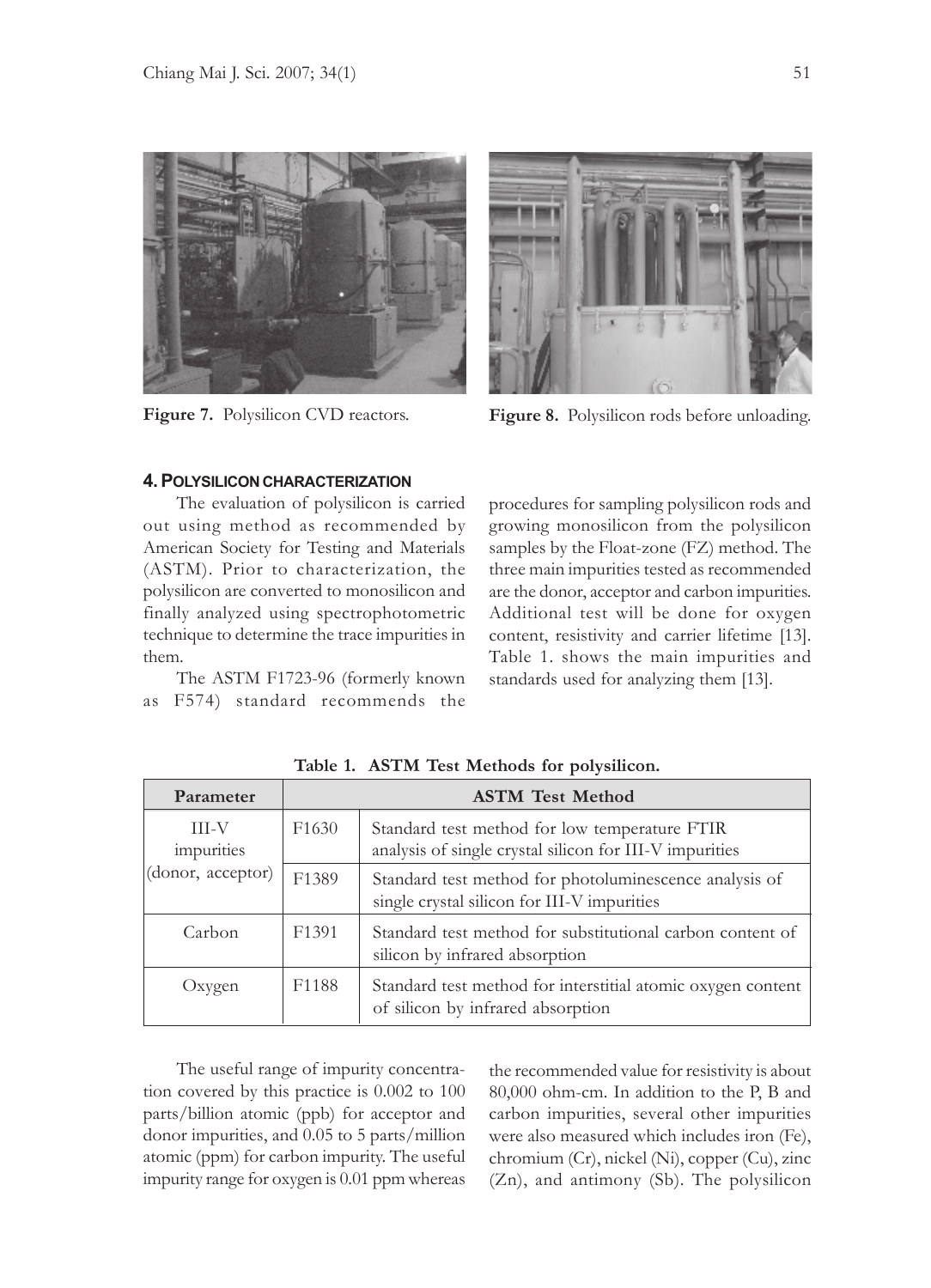impurity test was done at Elkem in Norway and measured using Philips' PW2404 X-Ray Fluorescence (XRF) spectroscopy. Figure 11 shows the impurity components and respective level in the polysilicon sample as grown by the CVD. Recent development in analytical

method has allowed the impurities to be measured in part per trillion levels using Inductively Coupled Plasma Mass Spectrometry or ICPMS. This technique is capable of measuring most of the elements in the periodic table [13].



**Figure 9.** Impurity concentration in bulk polysilicon.

The impurity test results shows that B and P content are extremely high, above the recommended ASTM standard value. However, carbon content is still at an acceptable minimum value. Other impurities content such as As, O, Fe, Cr, Zn and Sb are still mainly above the maximum limit range.

The measured resistivity which is in the range of 30 to 40 ohm-cm shows that the polysilicon sample content high concentration of impurities in this case more towards n-type (phosphorus doped)*.* Usually, the polysilicon samples are graded according to its purity level. A semiconductor or electronic grade polysilicon is 99.999999999% pure whereas a solar cell grade polysilicon is only 99.9999% pure. Based on the measurement of the impurity concentrations, the purity of the polysilicon is about 99.9995%.

Obviously, B and P content in polysilicon should be higher than standard value

recommended by ASTM. On the other hand, other impurities have to be minimized also in order to improve the quality of the polysilicon grade.

#### **5. CONCLUSION**

The production of polysilicon has been carried out by the trichlorosilane distillation method grown inside a CVD reactor using the catalytic decomposition reaction of SiHCl<sub>3</sub> with  $H_2$ . Samples were sent to an independent test lab in Norway and tested using XRF spectroscopy. The test results shows that B and P content are extremely high, above the recommended ASTM standard value. Carbon content is still at a minimum level. Nevertheless, other impurities content such as As, O, Fe, Cr, Zn and Sb are also above the maximum values. The results shows that the purity of the polysilicon is only 99.9995% which is still below the requirement for a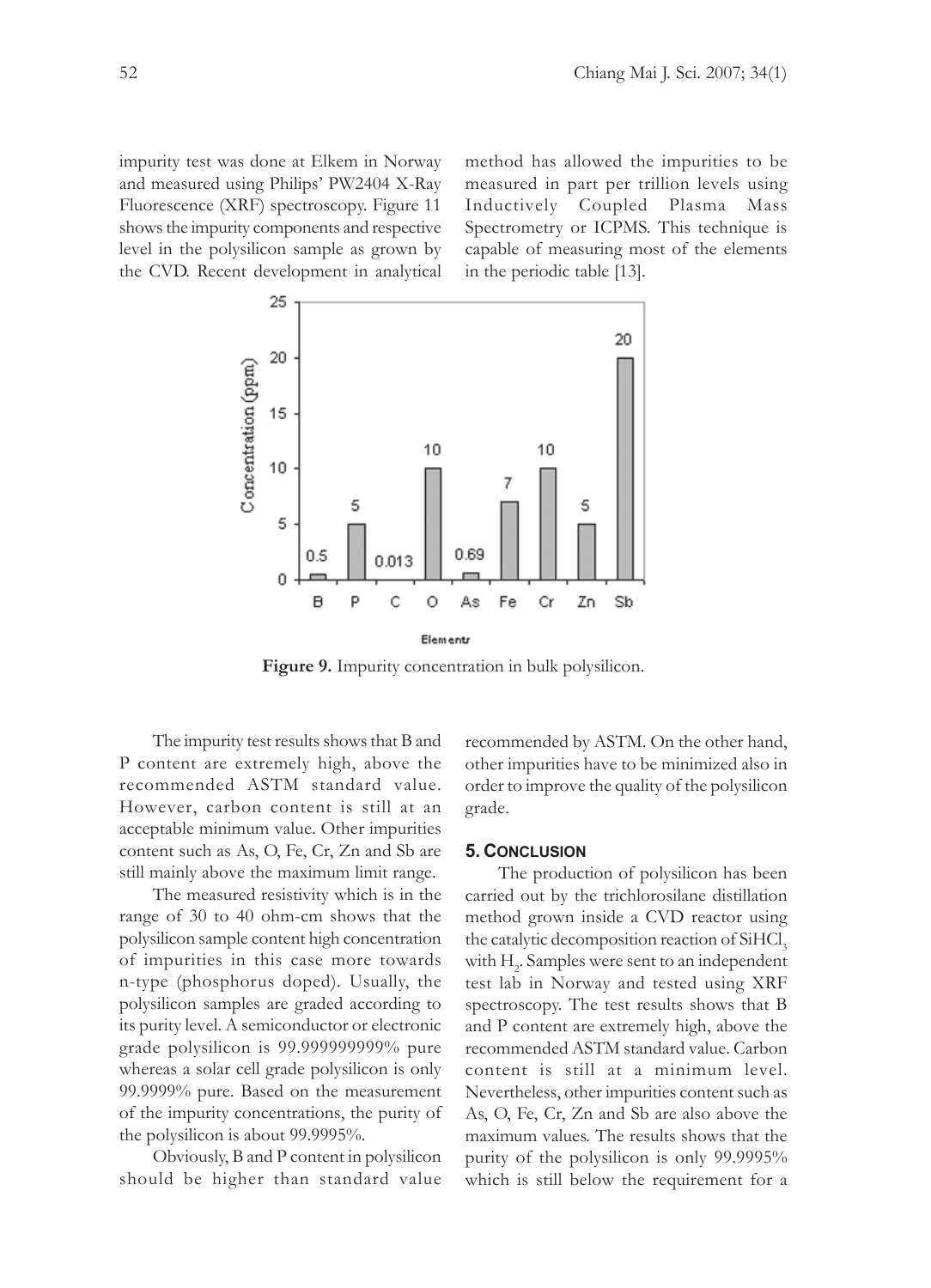semiconductor grade polysilicon or a solar cell grade polysilicon. The measured resistivity in the range of 30 to 40 ohm-cm shows that the polysilicon sample contains high concentration of impurities which indicates the polysilicon is phosphorus doped*.*

## **ACKNOWLEDGEMENT**

The authors would like to thank Mimos Semiconductor (M) Sdn Bhd for the support on this project.

## **REFERENCES**

- [1] Williams E., Global production chains and sustainability: The case of high-purity silicon and its applications in IT and renewable energy, The United Nations University/Institute of Advanced Studies, 2000.
- [2] Rogers L.C., *Handbook of Semiconductor Silicon Technolog*y, O'Mara, W.C., Herring R,B., and Hunt L.B., (eds) Noyes Publications,:New Jersey, 1990.
- [3] Yamauchi I. (ed.), Shinkinzoku Deetabukku (New Metals Databook), (in Japanese), Homat Ad (Tokyo), 1998.
- [4] American Society for Testing and Materials (ASTM), ASTM Document No. F1723-96, 2001.
- [5] Frank P., Lee H., and Wolfgang N., *Industrial Ecolog*y, Ayres R.U., and Ayres L.W. (eds), Edward Elgar Publishing Co.:Cheltenham, 1996.
- [6] Nagamuri N., Malinsky I. and Claveau A., Thermodynamics of the Si-C-O System for the Production of Silicon Carbide and Metallic Silicon, Metallurgical Transactions, **17**B, pp503-514, 1986.
- [7] Suzuki C. K., Integrated Quartz Cycle Processing and Sustainable Development, Proceedings of the First Workshop on QITS:Materials Life-cycle and Sustainable Development, Brazil, 1998 : 11-12.
- [8] Chu P. K., Chapter 2: Crystal growth and wafer preparation, Microelectronic Materials and Processing, City University of Hong Kong, 2001.
- [9] Jackson K.A. (ed.), Materials Science and Technology: Volume 16, Processing of Semiconductors, VCH Press : Weiheim, 1996.
- [10] Bretschneider E., Cost of Ownership Issues for Hydrogen Gas Purification, Uniroyal Optoelectronics, http://www. uniroyalopto. com /whitepapers / eb1.html*,* 2001.
- [11] National Research Council of Canada (NRCC), Technology: hydrogen purification & storage, http://www. fuelcell.ca/technology\_ps .html, 2001.
- [12] Private conversion with polysilicon plant specialist, 2001.
- [13] Perkin Elmer Instrument, The 30-minute guide to ICPMS, ICP Mass Spectrometry Technical Notes, 2001.